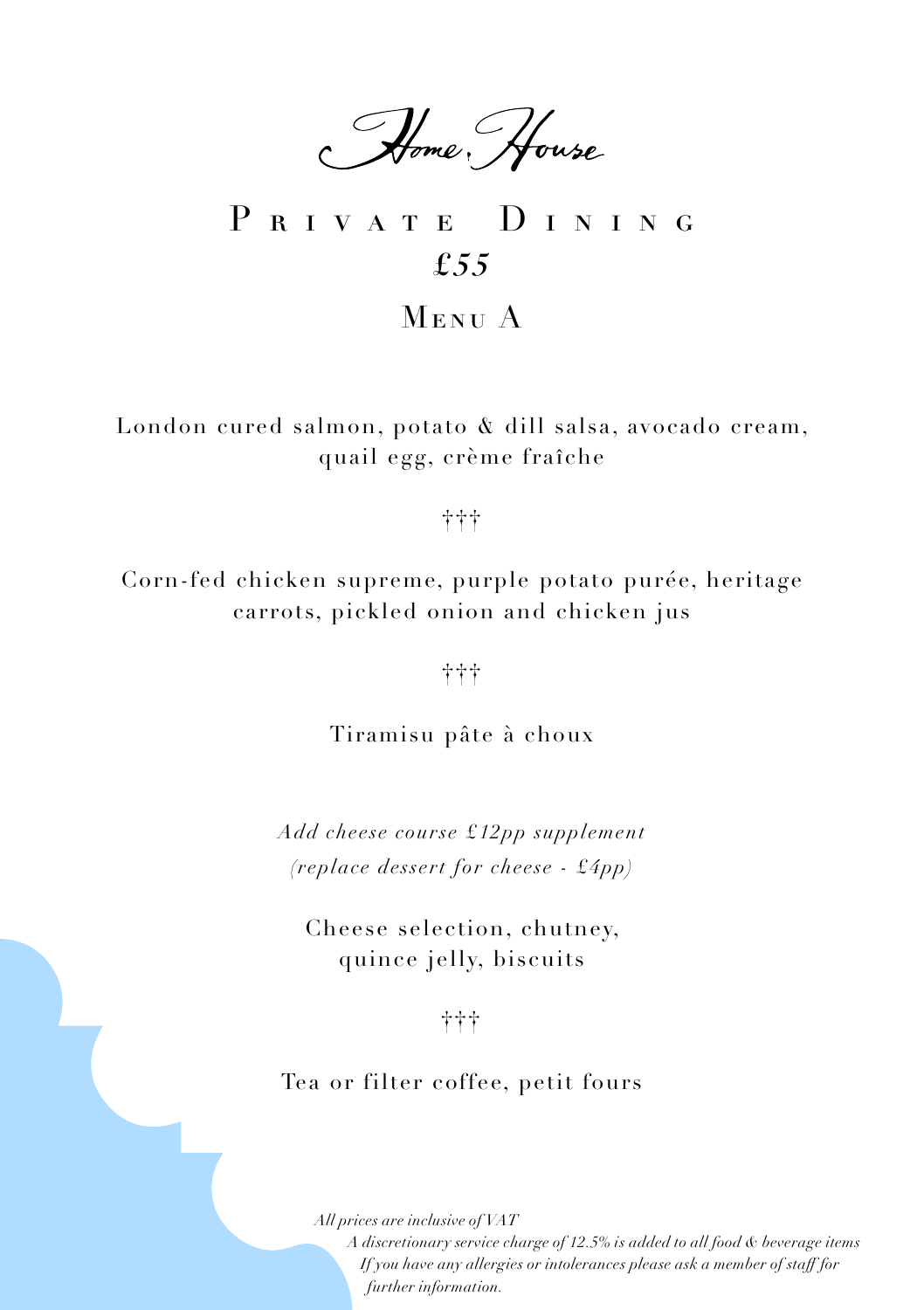Home, House

# PRIVATE DINING *£65*

Menu B

Bresaola, aged parmesan, avocado, toasted hazelnuts, wild rocket

†††

Pan-fried stone bass, tenderstem broccoli, artichoke hearts, radishes, sauce vierge

†††

Pistachio, pineapple and lime tart, pistachio ice cream

*Add cheese course £12pp supplement (replace dessert for cheese - £4pp)*

Cheese selection, chutney, quince jelly, biscuits

†††

Tea or filter coffee, petit fours

*All prices are inclusive of VAT*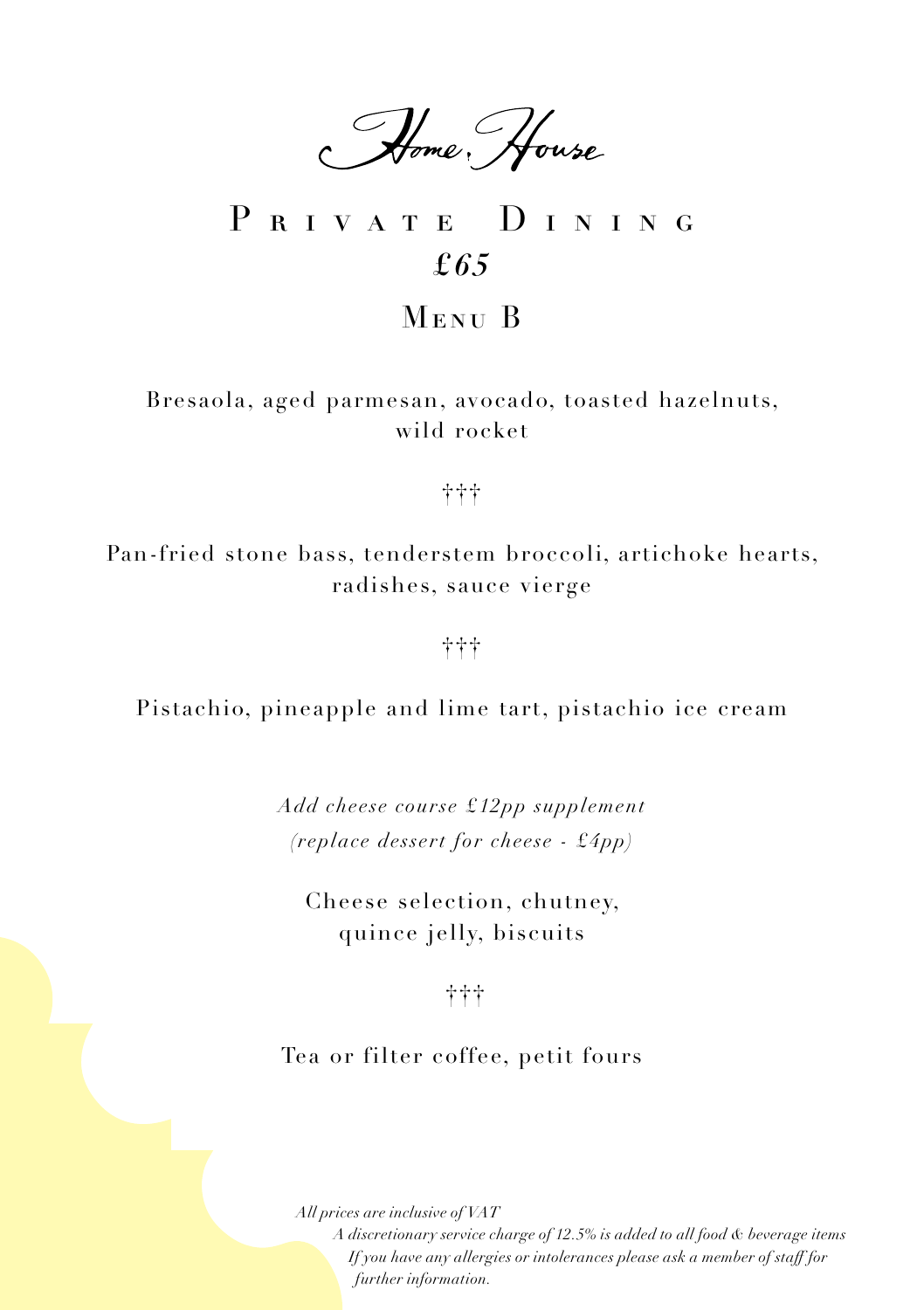Home, House

## PRIVATE DINING *£75*

Menu C

Prawn cocktail, gem lettuce, Marie rose sauce, radish, cucumber

†††

Fillet steak, spinach and summer vegetable tartlet, red wine jus

†††

Cherry Jubilee

*Add cheese course £12pp supplement (replace dessert for cheese - £4pp)*

Cheese selection, chutney, quince jelly, biscuits

### †††

Tea or filter coffee, petit fours

*All prices are inclusive of VAT*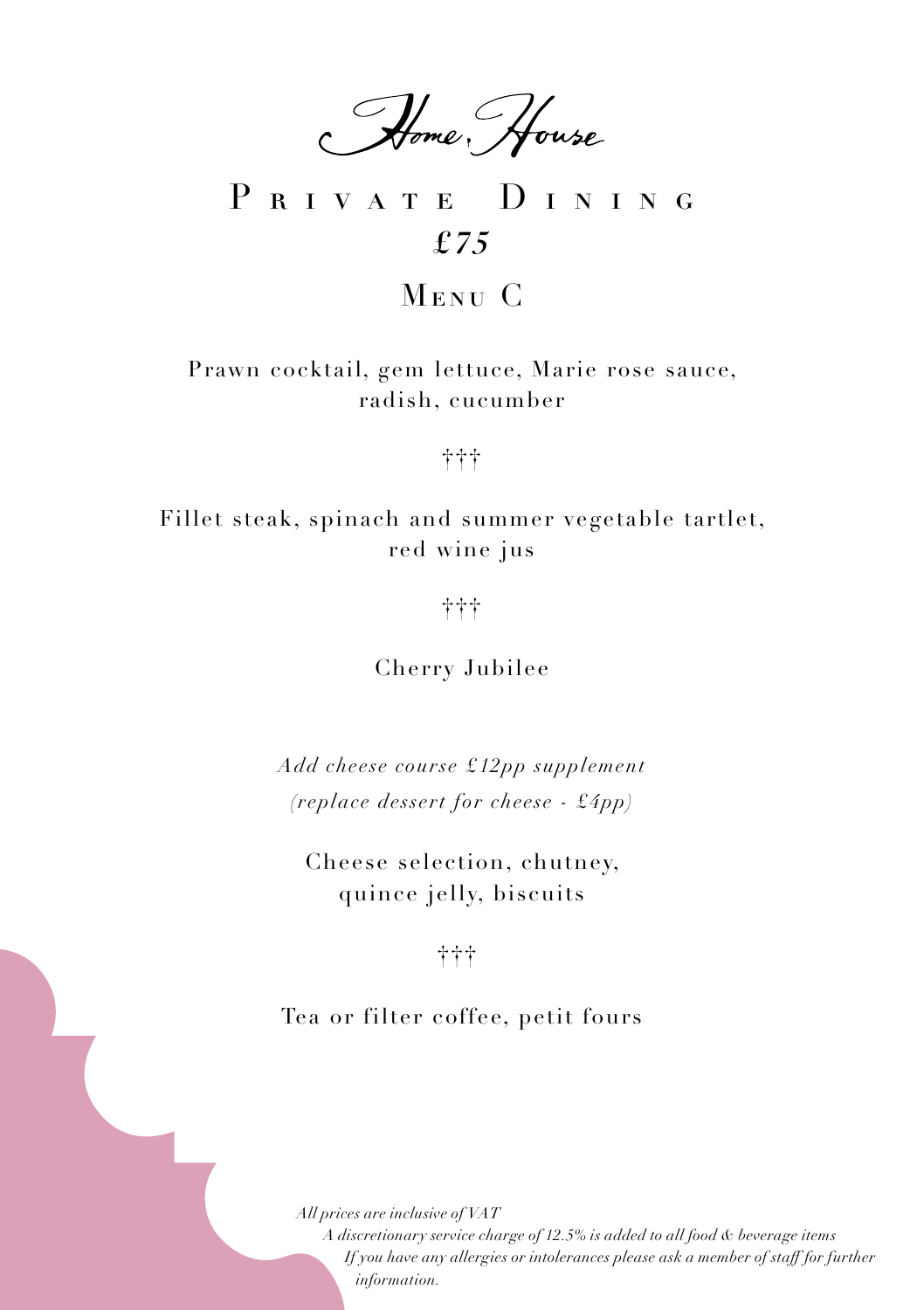Home, House

PRIVATE DINING *Vegan £55*

Gazpacho, rye bread crisp, olive tapenade *VG*

†††

Potato gnocchi, charred courgette, soy beans, pesto, vegan feta, sun-dried tomatoes *VG*

†††

Dark chocolate, coconut and mint semifreddo

†≠≠<del>1</del>≠ + 1∤<br>††

Tea or filter coffee, petit fours

*All prices are inclusive of VAT*